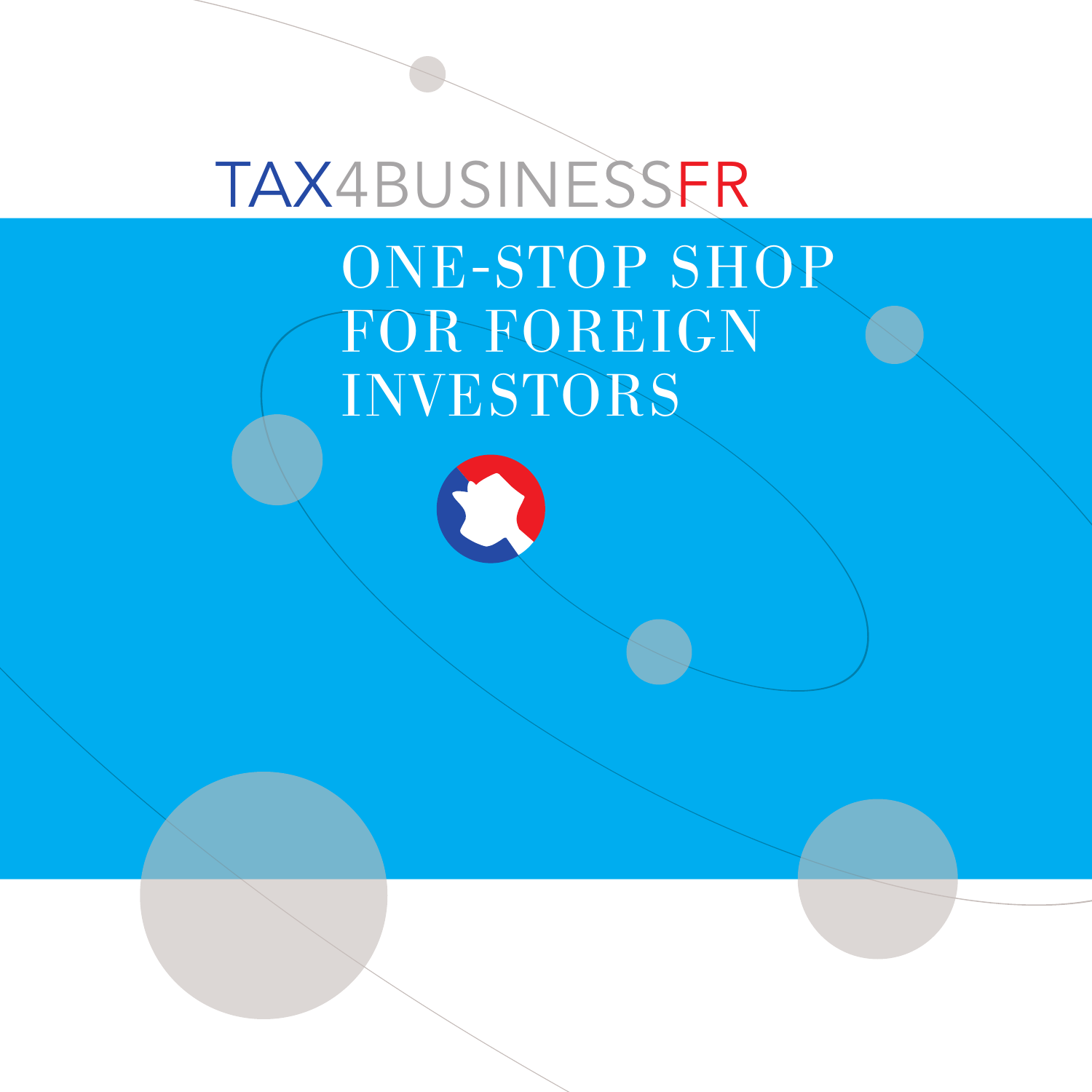#### ONE-STOP SHOP FOR FOREIGN INVESTORS

A dedicated helpdesk has been set up within the French tax administration (DGFiP) to guide, assist and inform foreign investors about the taxation of their planned investments. Tax4Business seeks to eliminate uncertainties regarding the taxes applicable and provides investors with information about specific provisions, in the form of a written statement.

## CLARIFYING

When investors plan to set up a business in France, they need some contextual data to assess the future return on investment. Investors want to get an accurate picture of the business environment and compare France to other countries: what are the main features of the tax system? What are the existing tax credits or deductions?

Tax4Business makes information available on its dedicated webpage in French and English and gives the opportunity to make inquiries and get answers in foreign languages, except in the case of a request for binding rulings. Tax4Business answers quickly to meet the needs of foreign investors.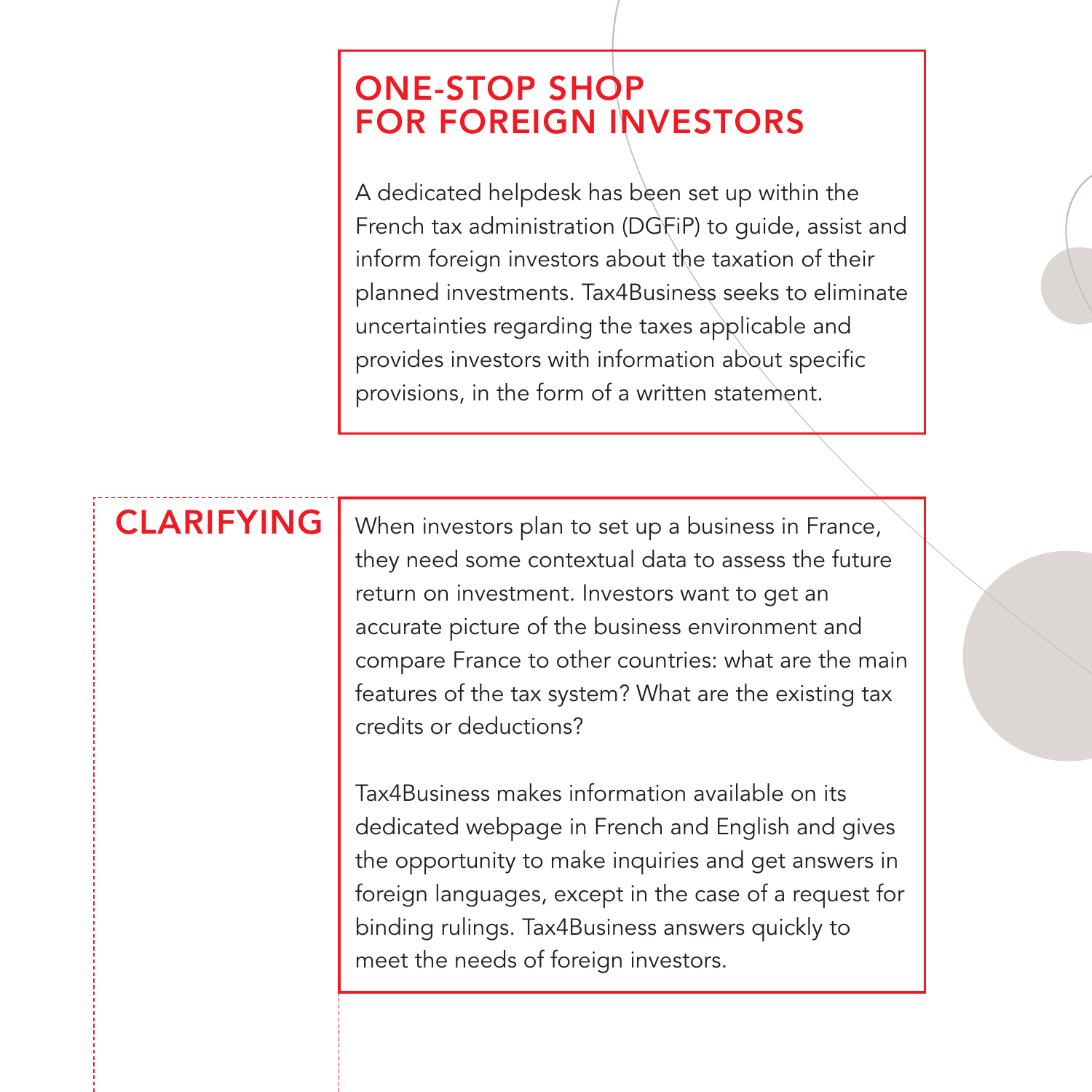#### **SECURING**

Once they have learnt basic facts about the tax environment, investors often need to make choices: what will be the overall tax burden of the investment? Tax4Business may provide a written statement including local as well as national taxes applicable.

There is no need for the investors to contact various departments depending on the type of inquiry or the location of the planned investment. They have one single contact until the project is carried out. The French tax administration applies to foreign investors its one-stop shop system, which was successfully put in place for professionals and individuals.

## MAKING IT EASIER